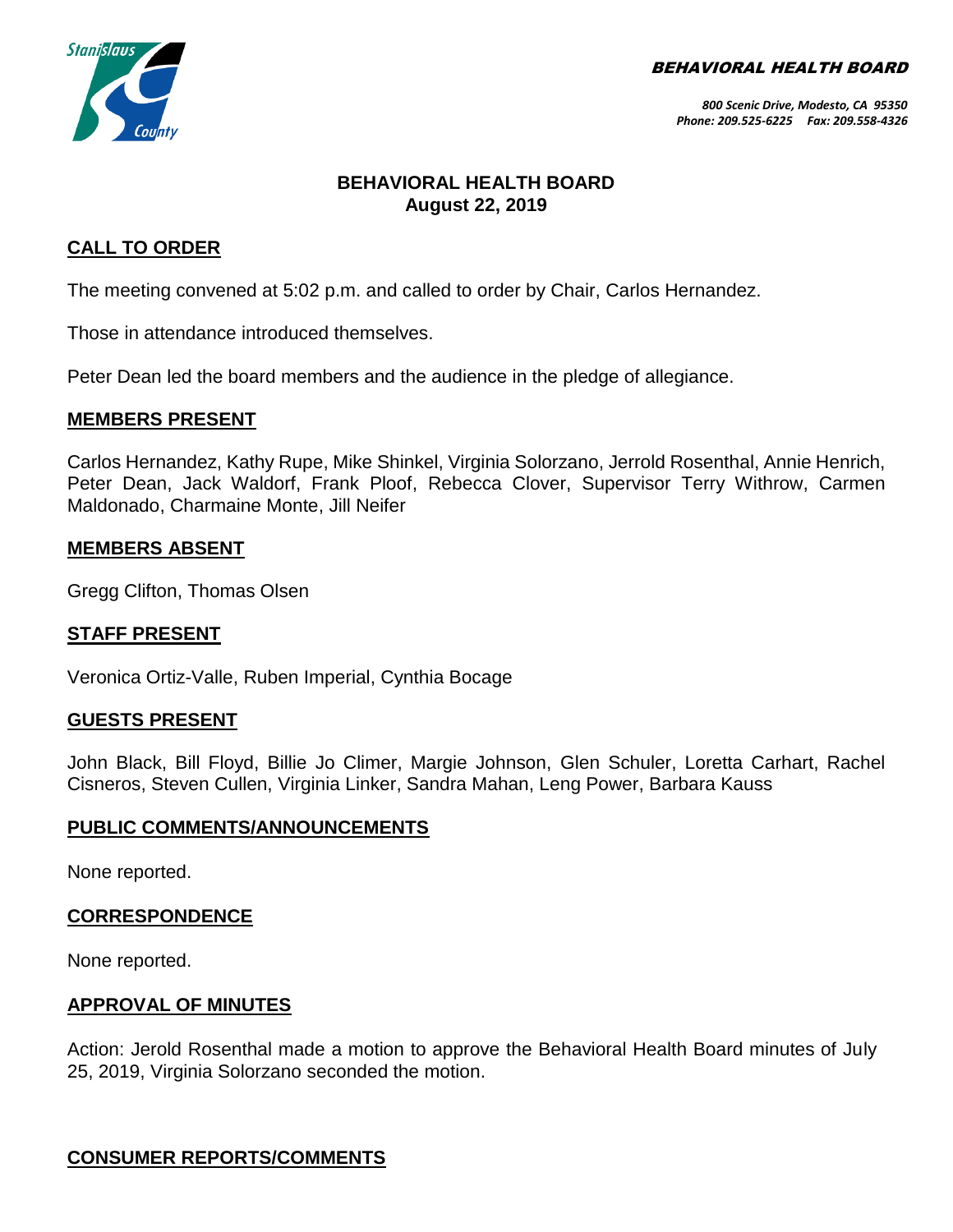Behavioral Health Board August 22, 2019 Page 2 of 4

Jack Waldorf mentioned the Family-to-Family training is currently being offered and welcomed members to attend.

## **FAMILY MEMBER REPORTS/COMMENTS**

No Report.

# **BOARD OF SUPERVISORS REPORT**

Supervisor Withrow reported the following:

- Board of Supervisors (BOS) proclaimed August as Child Support Awareness month.
- Continued efforts for the Salvation Army 180-bed facility are still ongoing and hopes to have this in place soon.
- Approvals for cannabis permits continue to move forward with approximately 61 approvals and 2 denials so far.

# **PRESENTATION – Housing Authority of Stanislaus County**

Barbara Kauss, Director of Housing Authority of Stanislaus County provided an overview of the public housing programs offered to the community representing a total of eight surrounding counties; Alpine, Amador, Calaveras, Inyo, Mariposa, Mono, Stanislaus, and Tuolumne. Highlights of the housing programs offered comprise of the Housing Choice Voucher (aka: Section 8); Conventional Public Housing, Family Self-Sufficiency, Migrant Housing, Affordable Housing, Farm Labor, First Time Home Buyers. Also included is the Single Residency Occupancy (SOR) and Senior Housing to Homeless Veterans. The Housing Authority is working on several ongoing projects such as the purchase of a motel (aka Kansas House) in Modesto which will be utilized for permanent supportive housing for the residents of the Modesto Outside Emergency Shelter (MOES). Other projects involve partnership with BHRS on No Place Like Home (NPLH) housing developments in the county.

## **COMMITTEE REPORTS**

### Executive Committee

Veronica Ortiz-Valle reported the meeting was well attended. The committee discussed moving the MHSA Innovation Project presentation and public hearing to September. Two ad hoc committees held their first meeting to review BHB processes/protocols with the goal to present final recommendations to an Executive committee for approval. The idea to have joint Contract and Department Run committees on a trial basis was discussed and agreed this would be a trial basis and then report the outcome/recommendations to the Executive Committee on the direction. Veronica reminded the committee to begin drafting annual summaries with a reminder to submit the final draft by September 25.

## Administrative, Fiscal Management Committee

No report.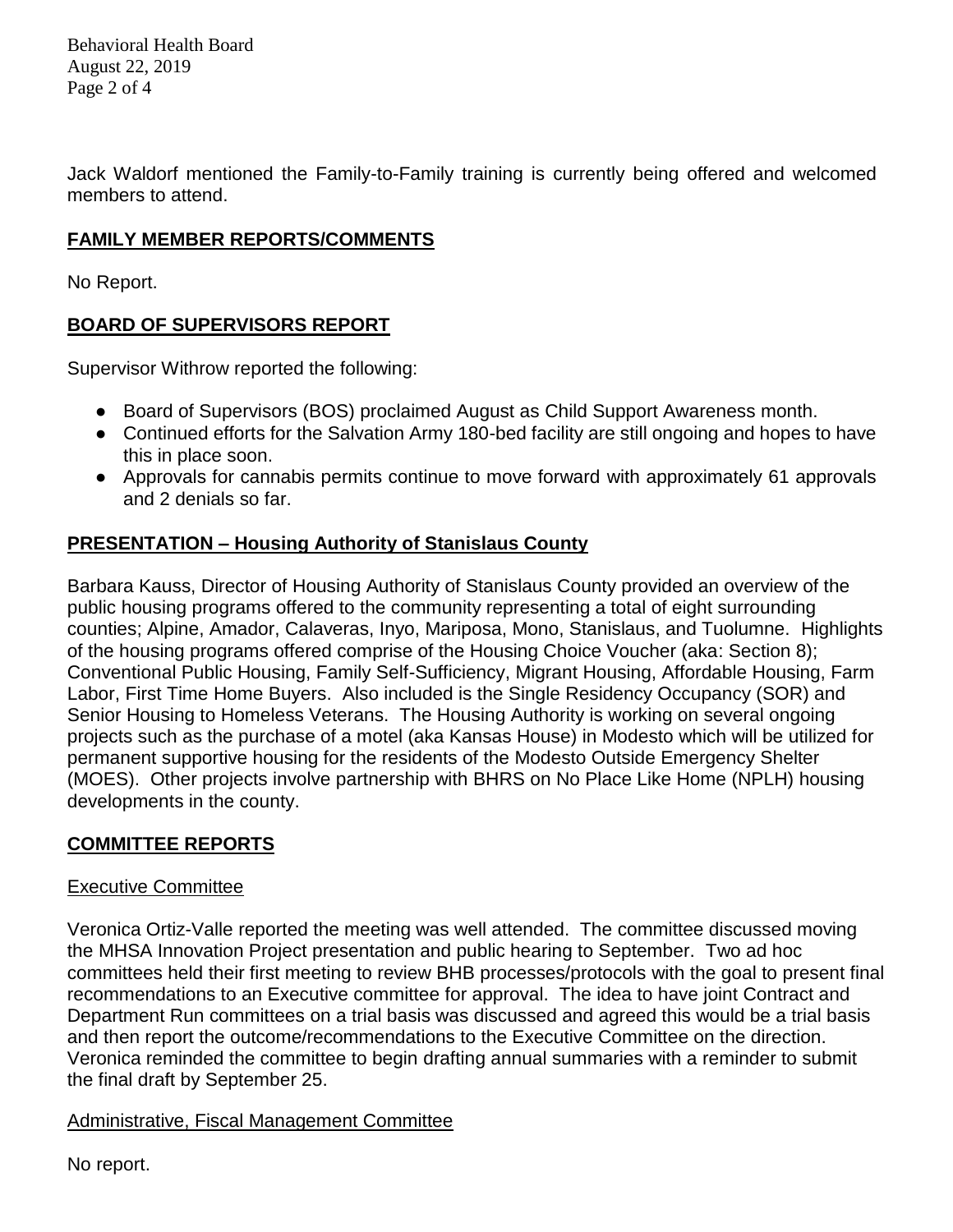Behavioral Health Board August 22, 2019 Page 3 of 4

### Managed Care Committee

No report.

### Prevention and Community Education/Outreach Committee

No report.

### Impact - Department Run Services Committee

Peter Dean reported the committee met in August. The committee discussed site visits and the need to having detailed program information that would help the members have a better idea of the services offered to help determine recommendations in areas needing improvement. Debra Buckles provided an overview of the BHRS programs offered for future site visits.

### Impact – Contract Run Services Committee

Rebecca Clover reported the committee's draft summary for the BHB Annual report has been completed and submitted for further review.

## **CULTURAL COMPETENCY, EQUITY AND SOCIAL JUSTICE COMMITTEE (CCESJC)**

Carmen Maldonado gave highlights from the August meeting that included an article from the Cultural Competency Update Newsletter on Turning Point Community Programs, "A Path to Mental Health," written by Jason Andaya and Virginia Linker. A presentation on the International Refugee Committee was provided by Michelle Riley, Afghan Path Towards Wellness (APTW).

### **DEPARTMENT REPORT**

Ruben Imperial reported on the following highlights:

- The site 180-bed emergency shelter located on the corner of  $9<sup>th</sup>$  and D Streets, will open in a couple of months. The County and its partners have begun the planning process for an Access Center to be co-located at the shelter. Currently working to define the programs/services that need to be relocated at this site to assist the homeless population.
- Acknowledged Barbara Kauss, Housing Authority for her ongoing efforts and partnership in the purchase and remodel of the motel for the homeless population.
- An overview of the BHRS Planning and Discussion handout was provided. A more in-depth information will be provided at the next BHB meeting.
- The Department held two All Staff Meeting in August with a focus on strategic direction priority areas that include behavioral health and substance use disorder services for the homeless population, mandates, 5150 Crisis Response System, and developing a 2-year budget and related performance measures for the department.
- The Outreach and Engagement staff are working to engage individuals in need for SUD related services at the Modesto Outside Emergency Shelter (MOES).